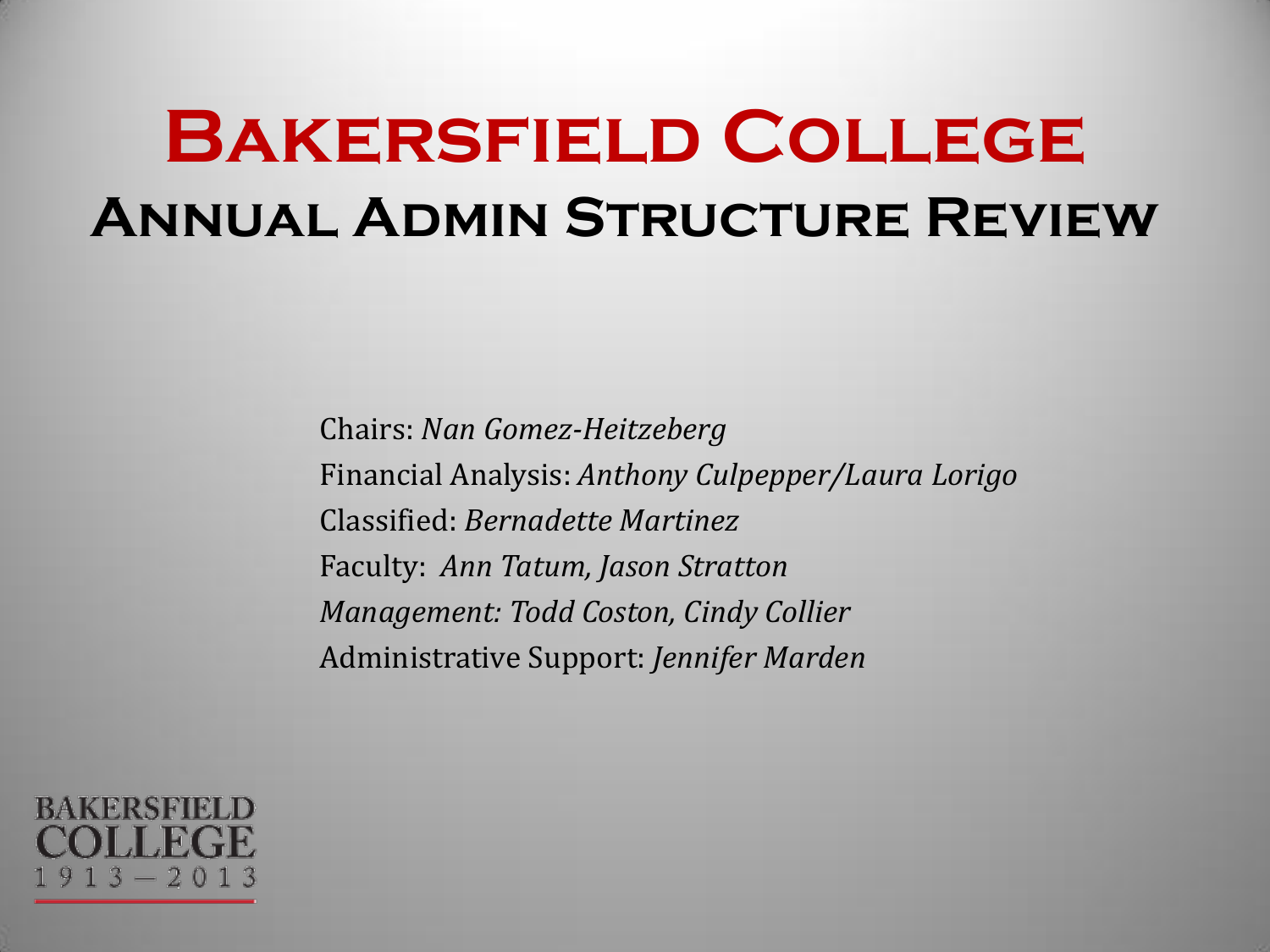## **Guiding Principles and Deliverables**

Guiding Principle:

• Review and update administrative structure for 2015-16 that promotes the values, mission and strategic directions of the college.

Deliverable:

• Complete annual review of the administrative organization that presents an updated administrative structure of Bakersfield College with the budgetary impact.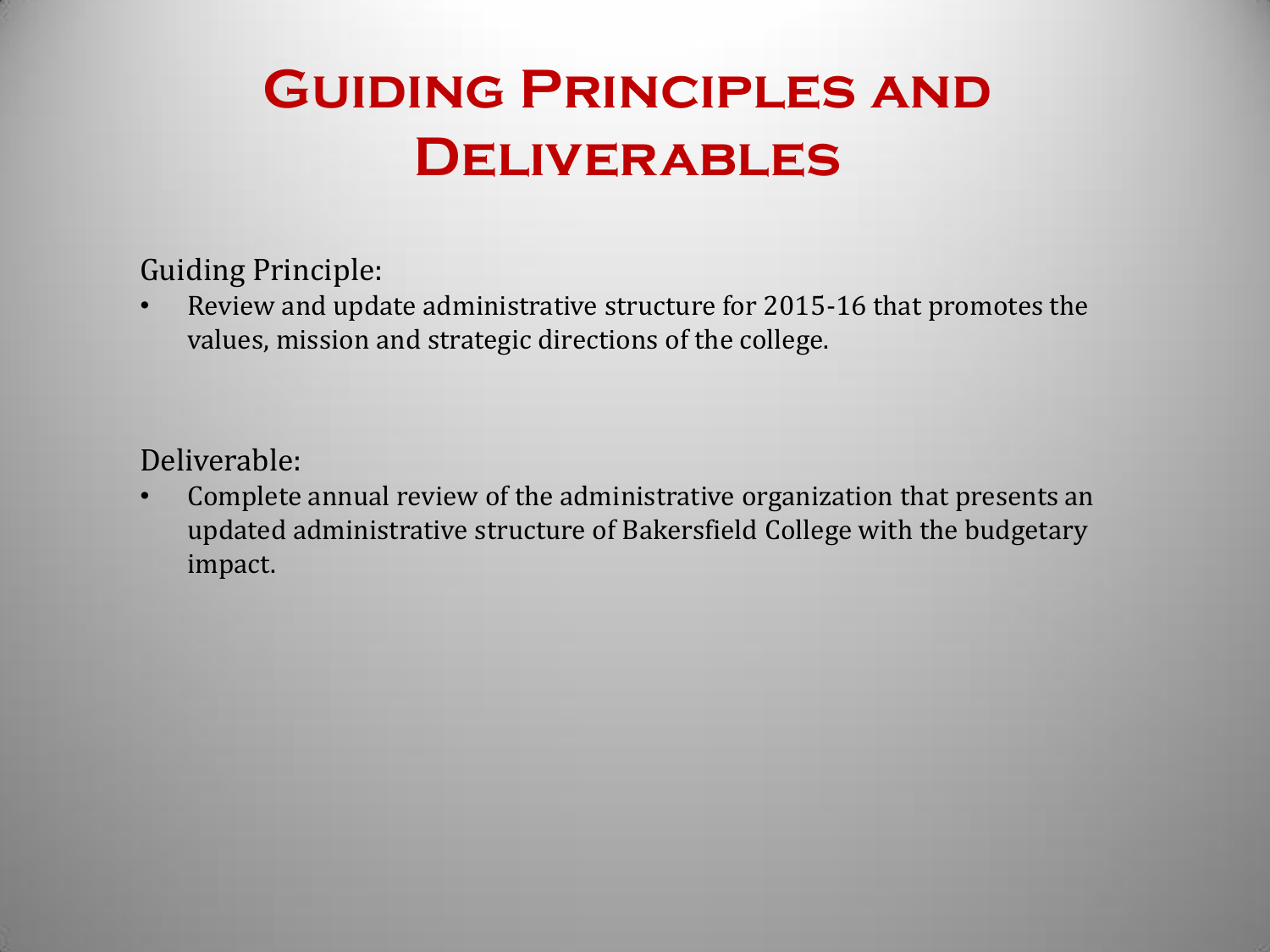#### **Process**

- Review Current Administrative Structure
- $\triangleright$  Identify Workload Components
	- FTEF
	- Classified FTE
	- College-wide Initiatives
- $\triangleright$  Identify Areas Of Need
- Solicit College-wide Input Through Targeted Focus Groups
- Evaluate The Budgetary Impact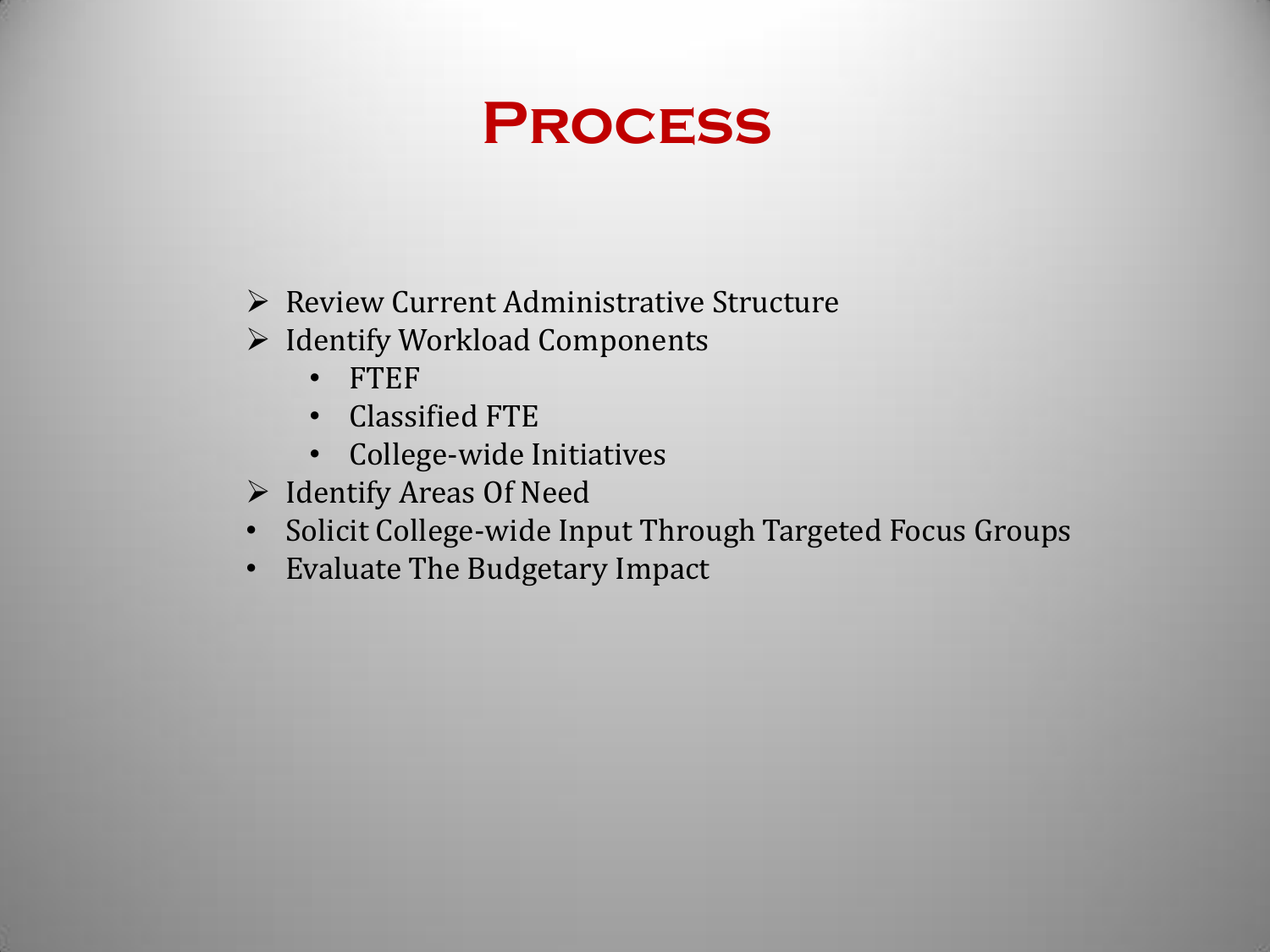#### **considerations**

- Deans Vs. Associate Deans
- Projected Number Of Deans Needed Including Academic Technology And Institutional Effectiveness
- Campus-wide Collaboration
- Intentionally Across Instructional And Service Areas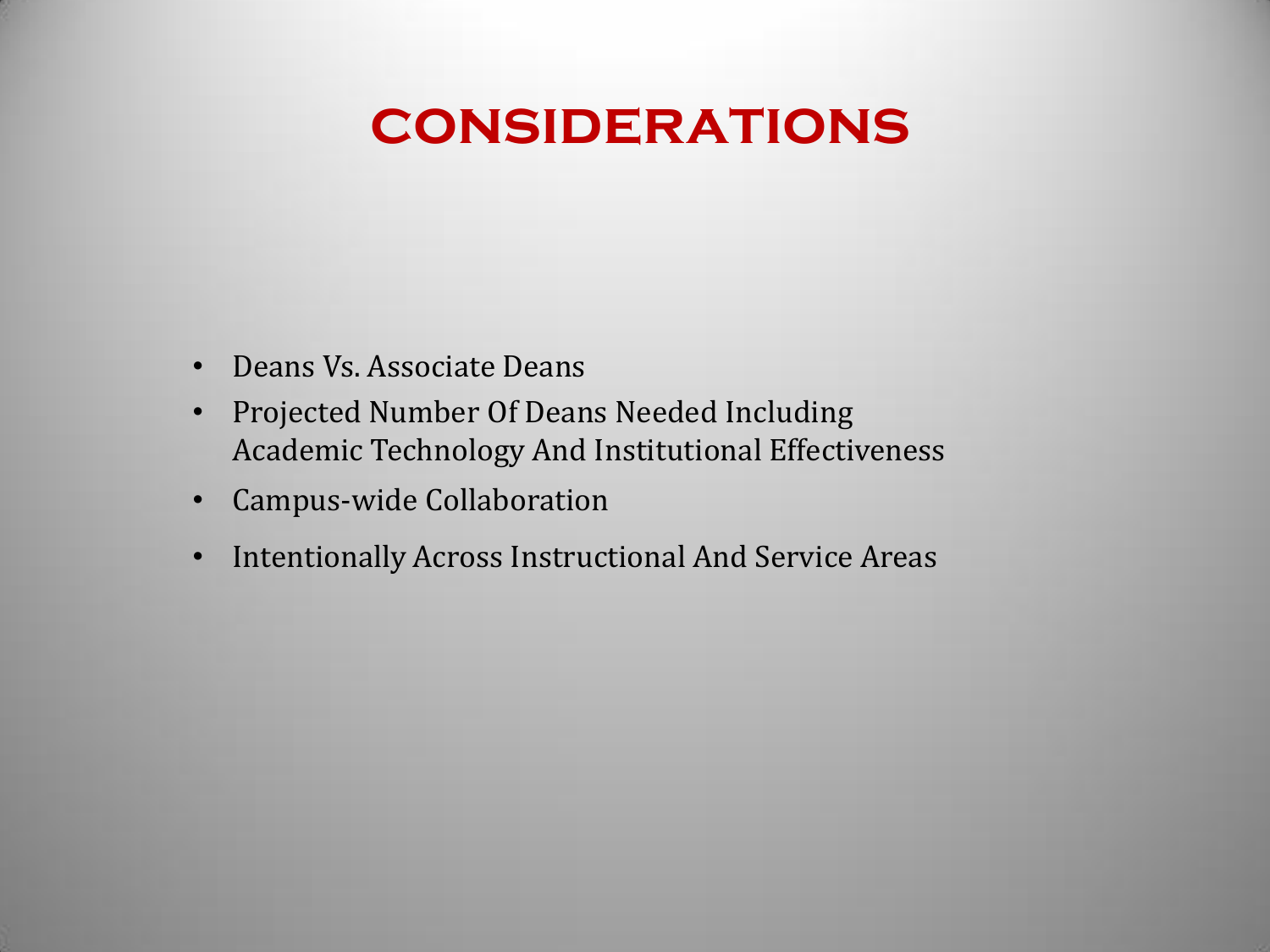## **August 2013 Org Chart**

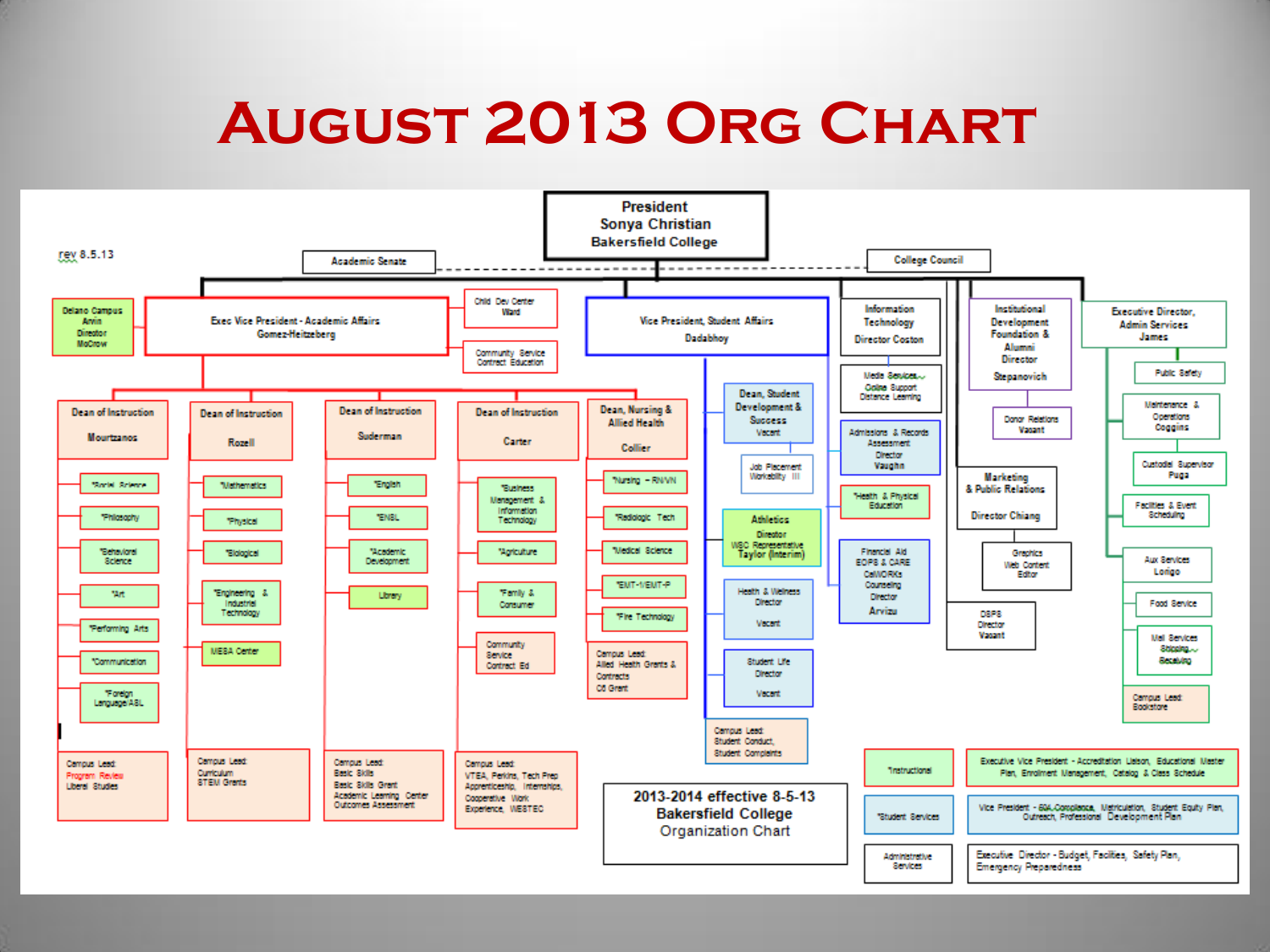## **Current Admin Org Chart**

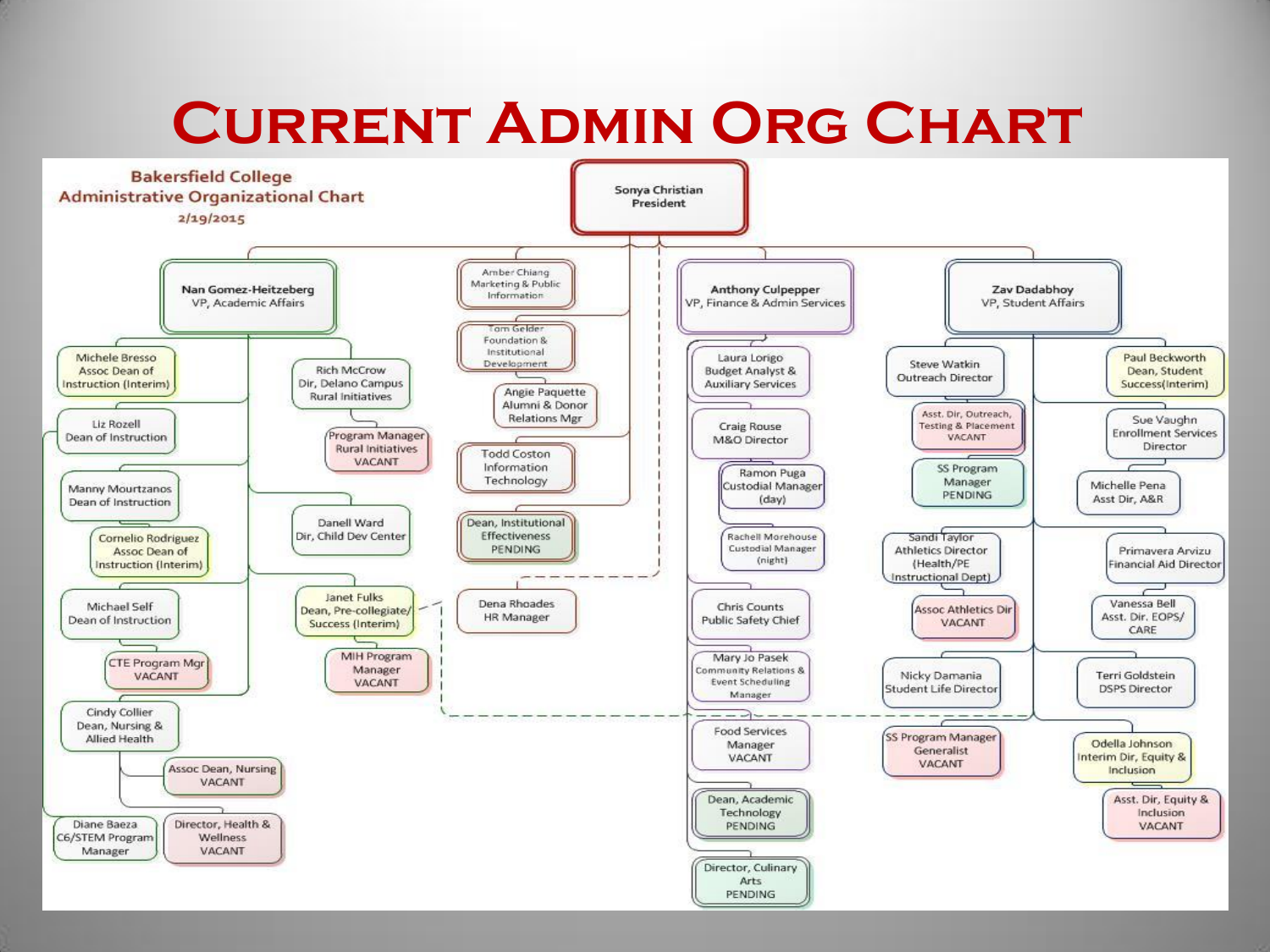

Reflect on the current administrative structure and share your thoughts on the benefits and disadvantages of this structure?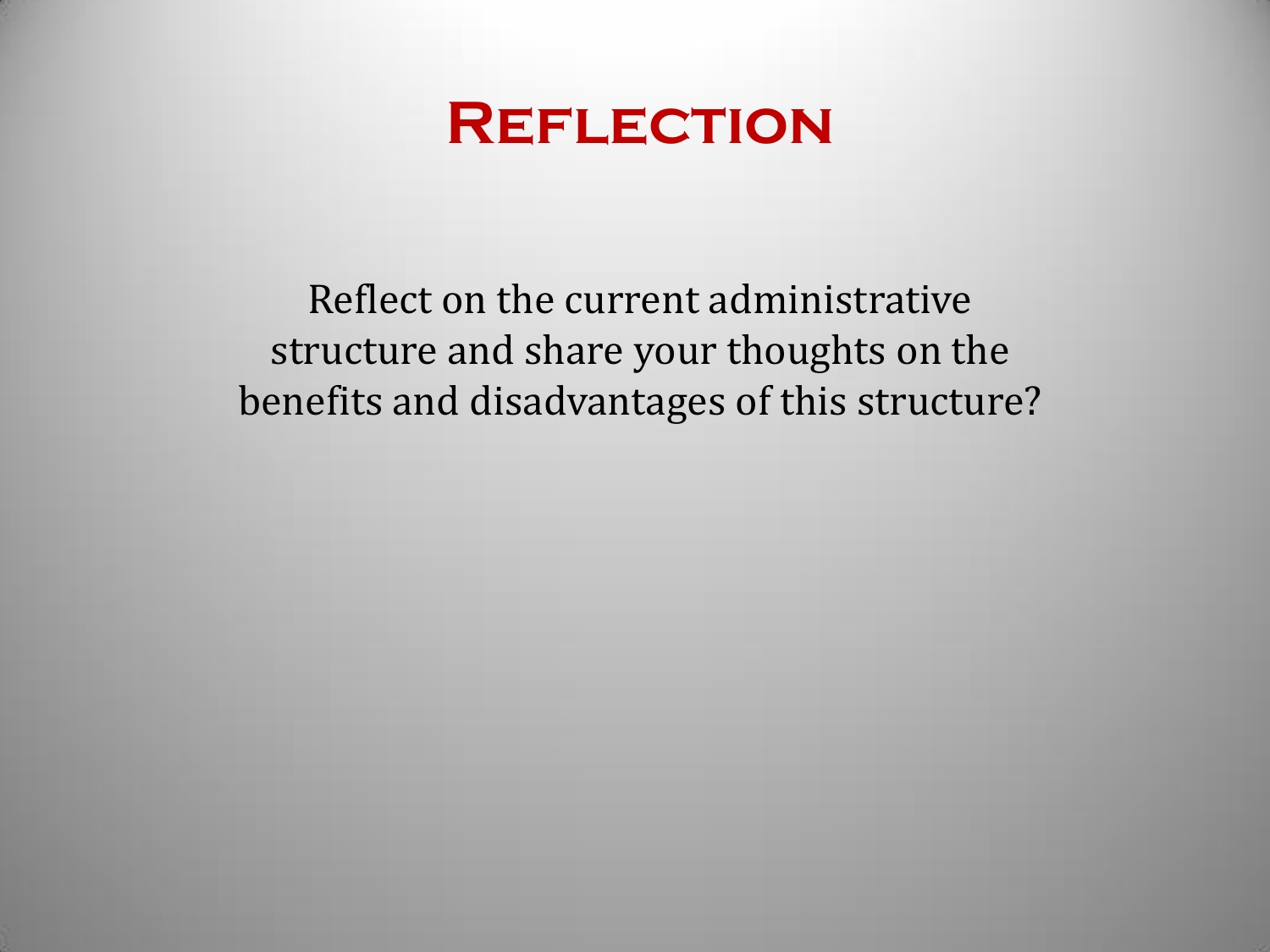#### **College wide initiatives**

MIH Pre-collegiate **BSI** BAS Rural Initiative C6 **STEM** Pre-Law Social Justice Institute: LEA Veterans Prison Education AB 86 - Adult Education CCPT Pathway Academies – Logistics Dual Enrollment Apprenticeship/Internships Equity & Inclusion Scorecard – Data Coaches, Institutional Research Paramount Academy/McFarland/Wasco- dual enrollment Ag Pathways Grant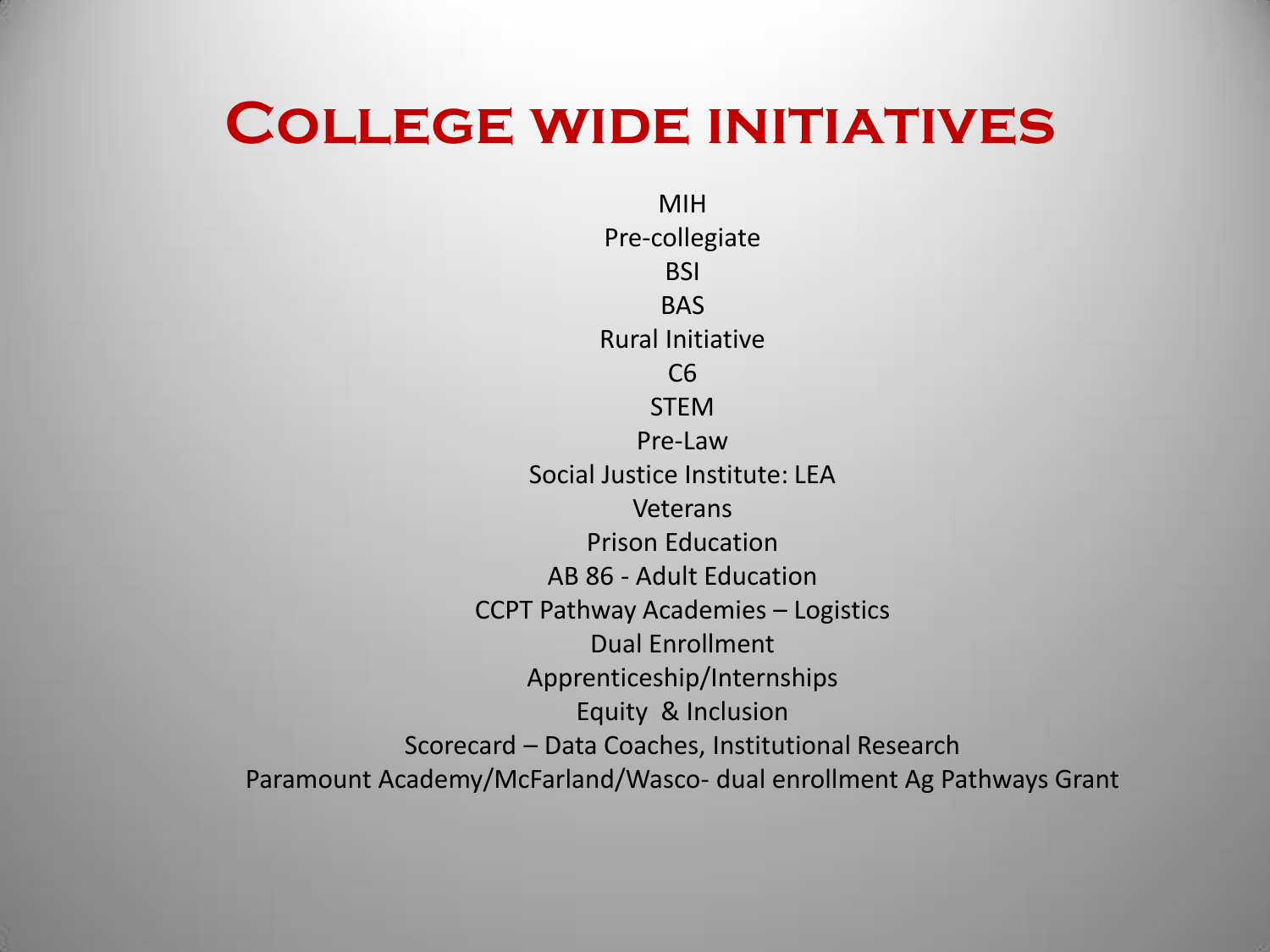

In thinking about the future growth and innovation at BC please describe the ideal administrative structure from your unique perspective.